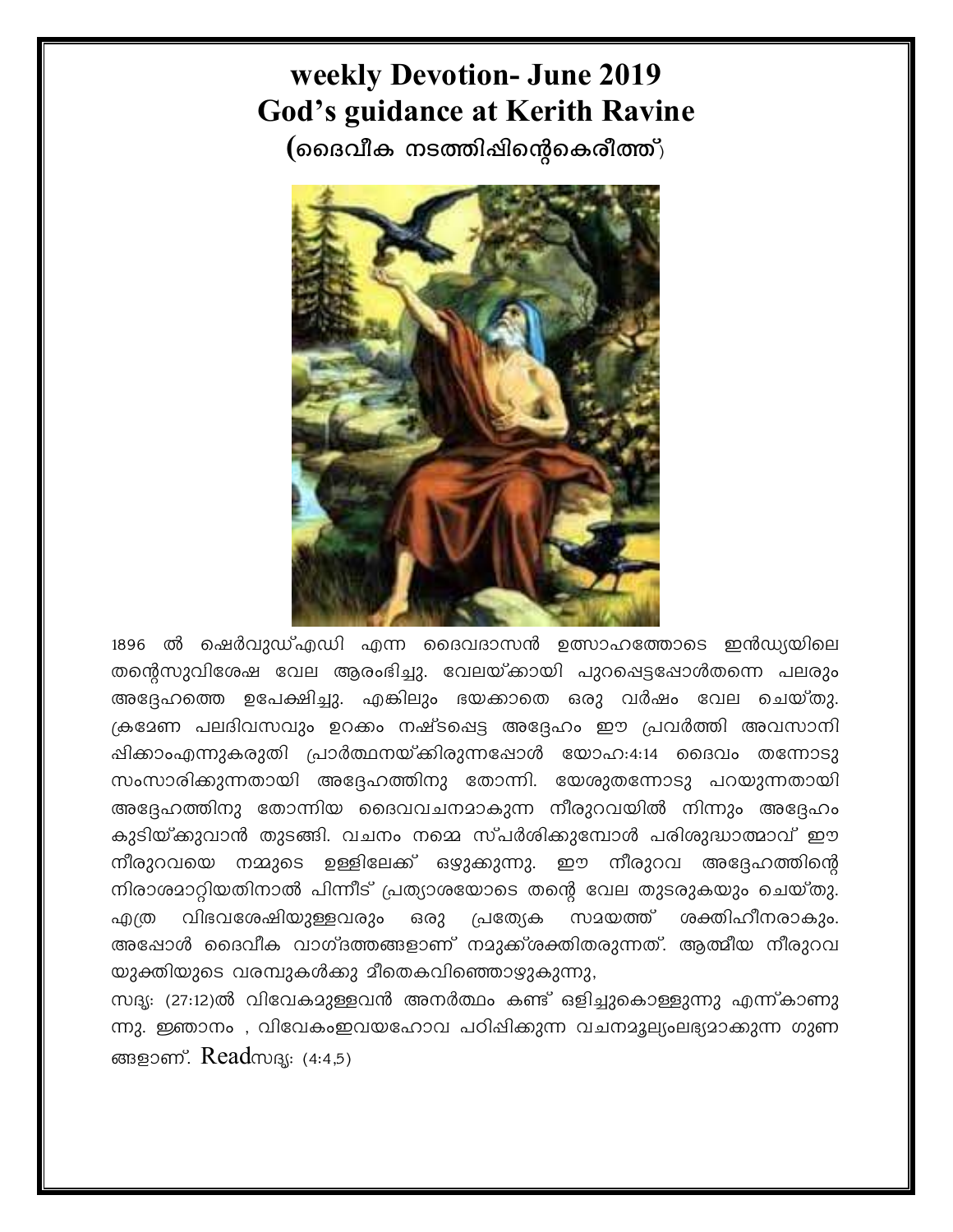## വിവേകമുള്ളവന്റെപ്രധാന ലക്ഷണങ്ങൾ

1. വിവേകമുളളവൻ തന്റെ നടപ്പ്സൂക്ഷിക്കുന്നു.

2. വിവേകത്തിന്റെ പാതകണ്ടെത്തിഅതിലൂടെയാത്ര ചെയ്യുന്നു.

3. വിവേകമുള്ളവൻ കാര്യങ്ങൾ മുൻകൂട്ടി കാണുന്നു.

4. അവന് ആത്മീകഅന്തർദൃഷ്ടിയുണ്ട്.

5. ദുഷ്ടൻ തന്റെമുന്നിലെത്തുമ്പോൾ വിവേകമുള്ളവൻ തന്റെഅധരത്തെ സൂക്ഷി ക്കുന്നു.

'ഒളിച്ചിരിക്കുവാൻ' യഹോവആവശ്യപ്പെട്ടത് നമ്മോട് സമസ്വഭാവമുള്ള ഏലി യാവ് എന്ന വ്യക്തിയോടാണ്.സാധാരണ ഒളിവിൽ പോകുന്നത് ഭൗമീക നിയമങ്ങൾ മറന്ന്തെറ്റ്ചെയ്യുന്നവരാണ്. എന്നാൽകർത്താവ് ഒളിക്കുവാൻ ആവശ്യപ്പെടുന്ന വ്യക്തിയുടെ ,ഒളിച്ചിരിക്കേണ്ട ഒളിവിടവും കാലാവധിയും നിശ്ചയിക്കുന്നത് കർത്താവുതന്നെയാണ്. ഒരു പ്രവർത്തിയുടെ അനന്തരഫലമാണ്ഒളിക്കുക എന്ന ക്രീയ. 1രാജാ:(17:1-3) വരെയുള്ള വാക്യങ്ങളിൽ നിന്നും കർത്താവ് ഒളിക്കുവാൻ ഏലിയാവിനു നൽകിയ നിർദ്ദേശത്തിന്റെ കാരണം കാണാം. ''യഹോവ എന്റെ ദൈവം'' എന്ന ചിന്തയാണ് ഏലിയാവിനെ മുൻപോട്ടു നയിച്ചത്. ഏലിയാവ് എന്ന അർത്ഥവും അതുതന്നെയാണ്. യഹോവയെ പേരിന്റെ അരാധിക്കുന്നവരും ബാൽവിഗ്രഹങ്ങളെ ആരാധിക്കുന്നവരുടേയും നടുവിൽ വസിച്ച അദ്ദേഹത്തിന് യഹോവയെ മറന്ന ജനത്തിനോട് കോപമുണ്ടായി. സകല നന്മകളും ബാൽ തന്നത് എന്നു പറഞ്ഞ ജനത്തെ മടക്കി വരുത്തുവാനുള്ള നിയോഗത്തിന്റെ തുടക്കമായി രുന്നു ആകാശം അടെച്ച പ്രവർത്തി. യഹോവ നൽകിയ ധൈര്യമാണ് അപ്രകാരം പറയുവാൻ സഹായിച്ചത്. ആവ:(28:15,23,24) ഈ ഭാഗങ്ങൾ വായിച്ചാൽ കല്പനകൾ അനുസരിക്കാത്തവർക്കുള്ള ശാപവാക്കുകളായിരുന്നു അത്എന്ന് മനസ്സിലാക്കാം.

കെരീത്ത് തോട്ടിന്നരികെ ഒളിച്ചിരിക്കുവാൻ ആവശ്യപ്പെട്ടത് എന്തിന്? 1. ശത്രുകാണാതെ ഇരിക്കുവാൻ ഉള്ള ഒരു പാർഷിട സൗകര്യമായിരുന്നു കെരീത്ത്. യഹോവ ആകാശം അടയ്ക്കും മുമ്പേ തന്നെ യോർദ്ദാന്റെ കൈവഴികളിലൊന്നായ കെരീത്ത് ഉണങ്ങിയിരുന്നു. വെള്ളമില്ലാത്തിടത്ത് ജീവജാലങ്ങളും ഇല്ലായിരുന്നു. അപ്രകാരമുള്ളിടത്ത് പാർഷിടമൊരുക്കിയപ്പോഴും തന്റെമകന് ഒരു നീരുറവ യഹോവ ഒരുക്കിയിരുന്നു. കൂടാതെഅഷവും ഇറച്ചിയുമായി രണ്ടു നേരം വരുന്ന ഒരു മലങ്കാക്കയേയും നിയോഗിച്ചിരുന്നു.

കെരീത്ത്എന്നാൽവെട്ടിമുറിക്കുകഎന്നാണ്. ക്രമംതെറ്റിയവരുമായുള്ള  $2.$ ബന്ധംവെട്ടിമാറ്റിതാനുമായുള്ള ബന്ധംദൃഢമാകുവാനാണ് ഏലിയാവിനെ കെരീ ത്തിലെത്തിച്ചത്. അന്യദൈവങ്ങളെ ആരാധിച്ചവർക്ക്ദൈവീകസംരക്ഷണം നഷ്ടമാ യപ്പോൾ ഏലിയാവ്ദൈവസംരക്ഷണംകണ്ടു.

3. ആത്മീയ പരാജയം സംഭവിക്കാതിരിഷാൻ ഈ ഏകാന്തത ആവശ്യമായിരുന്നു.

4. ഞാനെന്ന ചിന്ത വരാതിരിഷാനും സ്വയബുദ്ധി ശരിയല്ലഎന്ന് പഠിഷിക്കുവാനുമാ ണ്കെരീത്തിലെത്തിച്ചത്.

5.സാഹചര്യങ്ങളെ ഭയക്കാതെപ്രവർത്തിഷാനുളള ഒരു Trainingആയിരുന്നുകെരീ ത്തിൽ നടന്നത്.